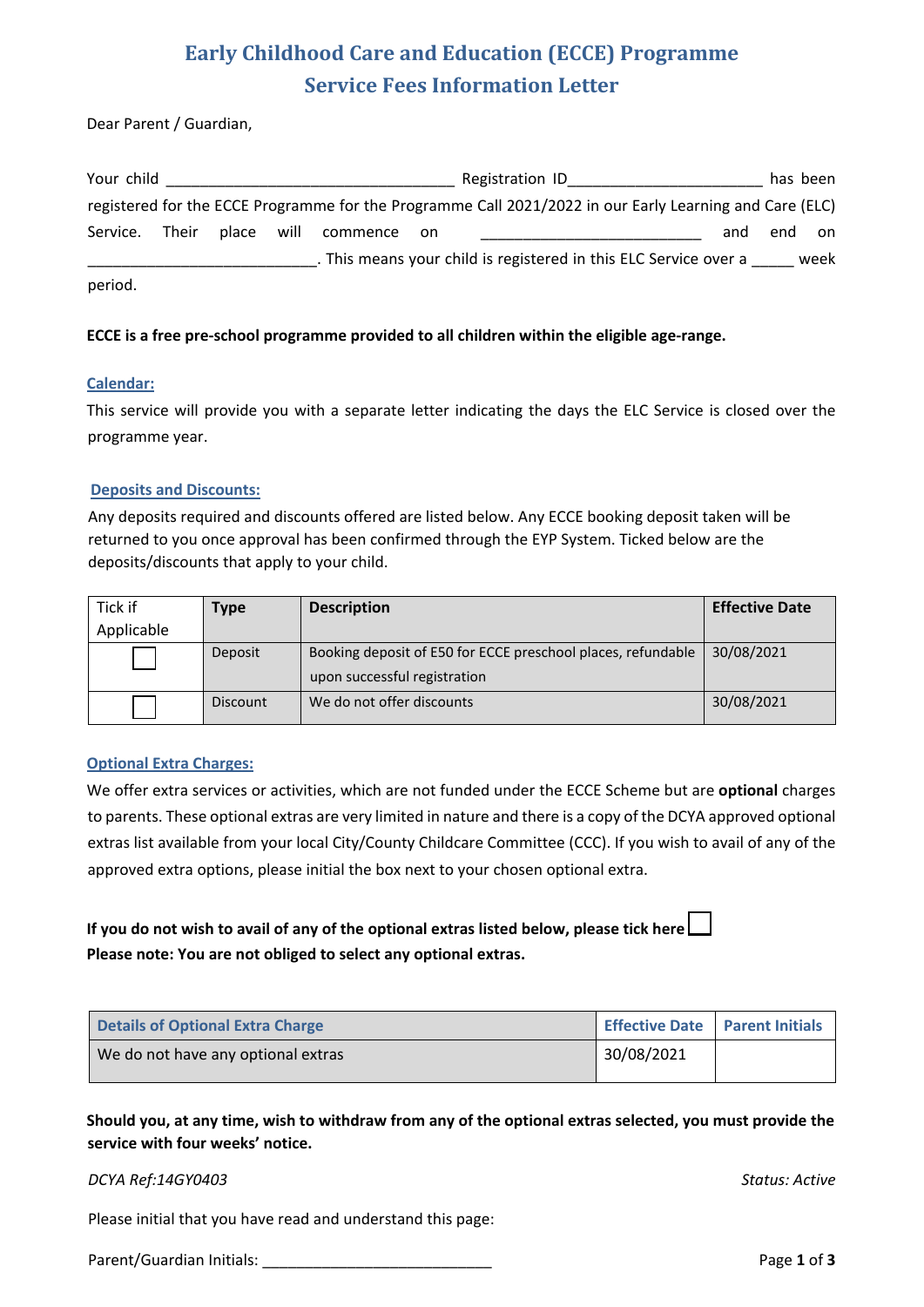## **Early Childhood Care and Education (ECCE) Programme Service Fees Information Letter**

#### **Fees List:**

Our Fees List below outlines the session types that are available within our service and maximum weekly charge for them. The session type(s) that you have requested are ticked in the Fees list below. This service charges on a weekly  $\Box$ /monthly  $\Box$ basis. Your charge is identified in the final column and does not include any optional extras you have chosen from the above.

| <b>Session</b>   | <b>Session</b>       | <b>Session</b> | <b>Number</b>  | <b>Fees including</b> | Fee         | Your Weekly/   | <b>Effective</b> |
|------------------|----------------------|----------------|----------------|-----------------------|-------------|----------------|------------------|
| <b>Attending</b> | <b>Description</b>   | <b>Type</b>    | of Days        | <b>ECCE (3 free</b>   | excluding   | <b>Monthly</b> | Date             |
|                  |                      |                |                | hours if 38           | <b>ECCE</b> | Charge (incl.  |                  |
|                  |                      |                |                | week/3.5 free         |             | discounts if   |                  |
|                  |                      |                |                | hours if 41           |             | applicable)    |                  |
|                  |                      |                |                | week service)         |             |                |                  |
|                  | Full Day Care x 2    | <b>AM</b>      | $\overline{2}$ | 64.20                 | 90          |                | 04/10/2021       |
|                  | days                 |                |                |                       |             |                |                  |
|                  | ECCE<br>(9AM TO      | <b>AM</b>      | 5              | $\mathbf{0}$          | 64.50       |                | 30/08/2021       |
|                  | 12PM)                |                |                |                       |             |                |                  |
|                  | Full Day Care x 5    | <b>AM</b>      | 5              | 133                   | 197.50      |                | 04/10/2021       |
|                  | days                 |                |                |                       |             |                |                  |
|                  | Full day care x 3    | <b>AM</b>      | 5              | 96.30                 | 135         |                | 04/10/2021       |
|                  | days                 |                |                |                       |             |                |                  |
|                  | <b>Full Day Care</b> | AM             | 5              | 123                   | 187.50      |                | 23/08/2021       |
|                  |                      |                |                |                       |             |                |                  |
|                  | Part Day Care        | <b>AM</b>      | 5              | 60.50                 | 125         |                | 23/08/2021       |

#### **Leaving the Service/Transfers:**

Should you wish to leave this Service you must **give four weeks written notice** to the manager. Patterns of 'non-attendance' will be queried and may result in your ECCE place being cancelled. Please speak to the Service Manager if for any reason your attendance pattern is not as first registered.

#### **Queries**

If you have any queries or wish to discuss any of the above, please contact the Service Manager.

### **Alternatively, you could address queries to your local City/County Childcare Committee. A list of CCC contact details is available on** www.myccc.ie

Please read, sign and date two copies of this letter. Retain one copy and return one copy to the Service Manager. A signed copy must be kept on our files for verification purposes during funding compliance visits undertaken by Pobal, on behalf of the Department of Children & Youth Affairs (DCYA).

#### *DCYA Ref:14GY0403 Status: Active*

Please initial that you have read and understand this page:

Parent/Guardian Initials: **Parent/Guardian Initials: Page 2** of **3**